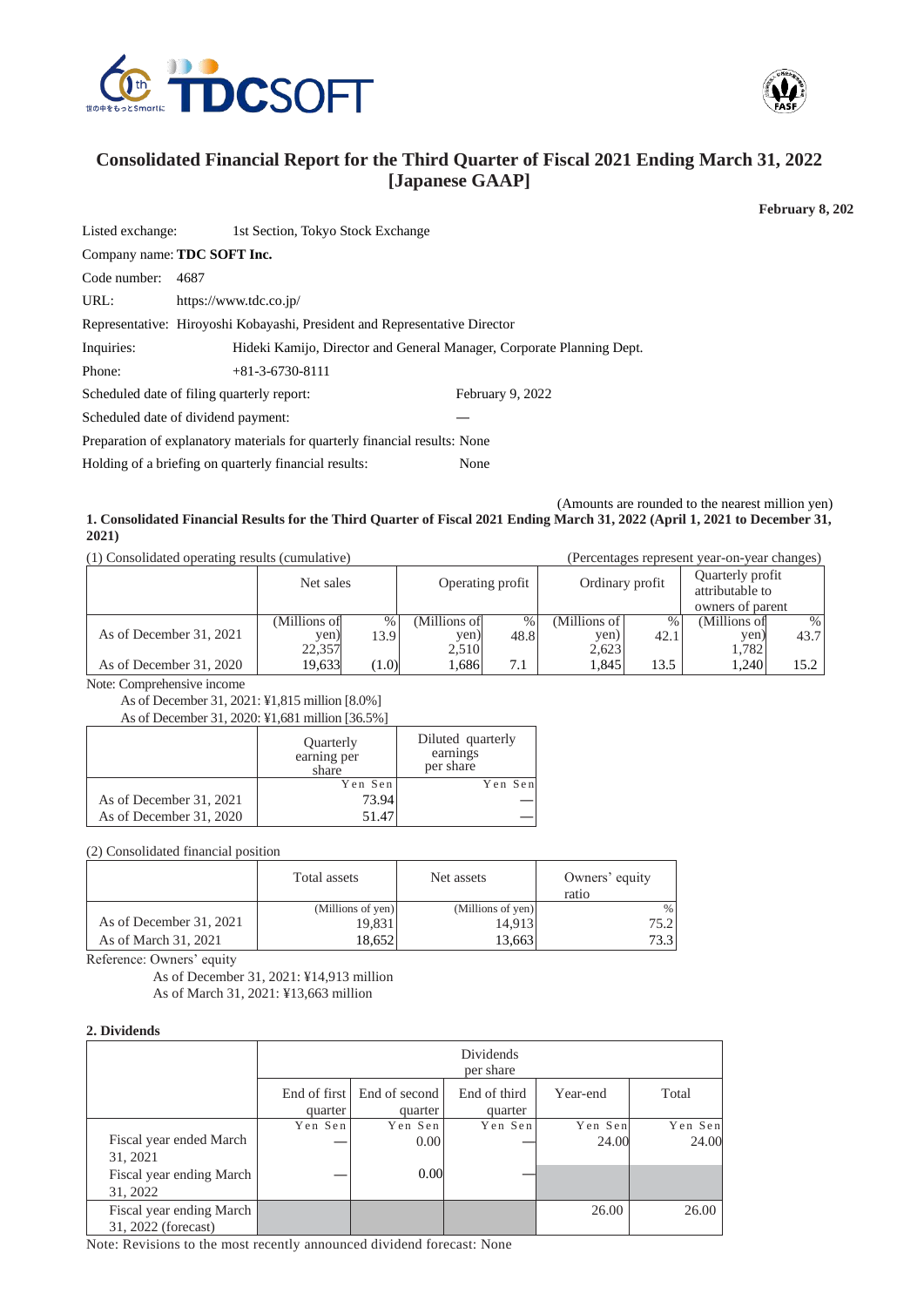# **3. Consolidated Financial Results Forecasts for the Fiscal Year Ending March 31, 2022 (April 1, 2021 to March 31, 2022)**

| (Percentages represent year-on-year changes) |                      |     |                                     |      |                                            |     |                                |      |         |
|----------------------------------------------|----------------------|-----|-------------------------------------|------|--------------------------------------------|-----|--------------------------------|------|---------|
|                                              | Net sales            |     | Ordinary profit<br>Operating profit |      | Profit attributable to<br>owners of parent |     | Basic<br>earnings per<br>share |      |         |
|                                              | (Millions of<br>yen) | %   | (Millions of<br>yen)                | %    | (Millions of<br>yen)                       | %   | (Millions of<br>yen)           | $\%$ | Yen Sen |
| Full year                                    | 29,000               | 6.3 | 2.750                               | 16.6 | 2.810                                      | 9.6 | 1.880                          | 9.8  | 78.01   |

Note: Revisions to the most recently announced financial results forecast: None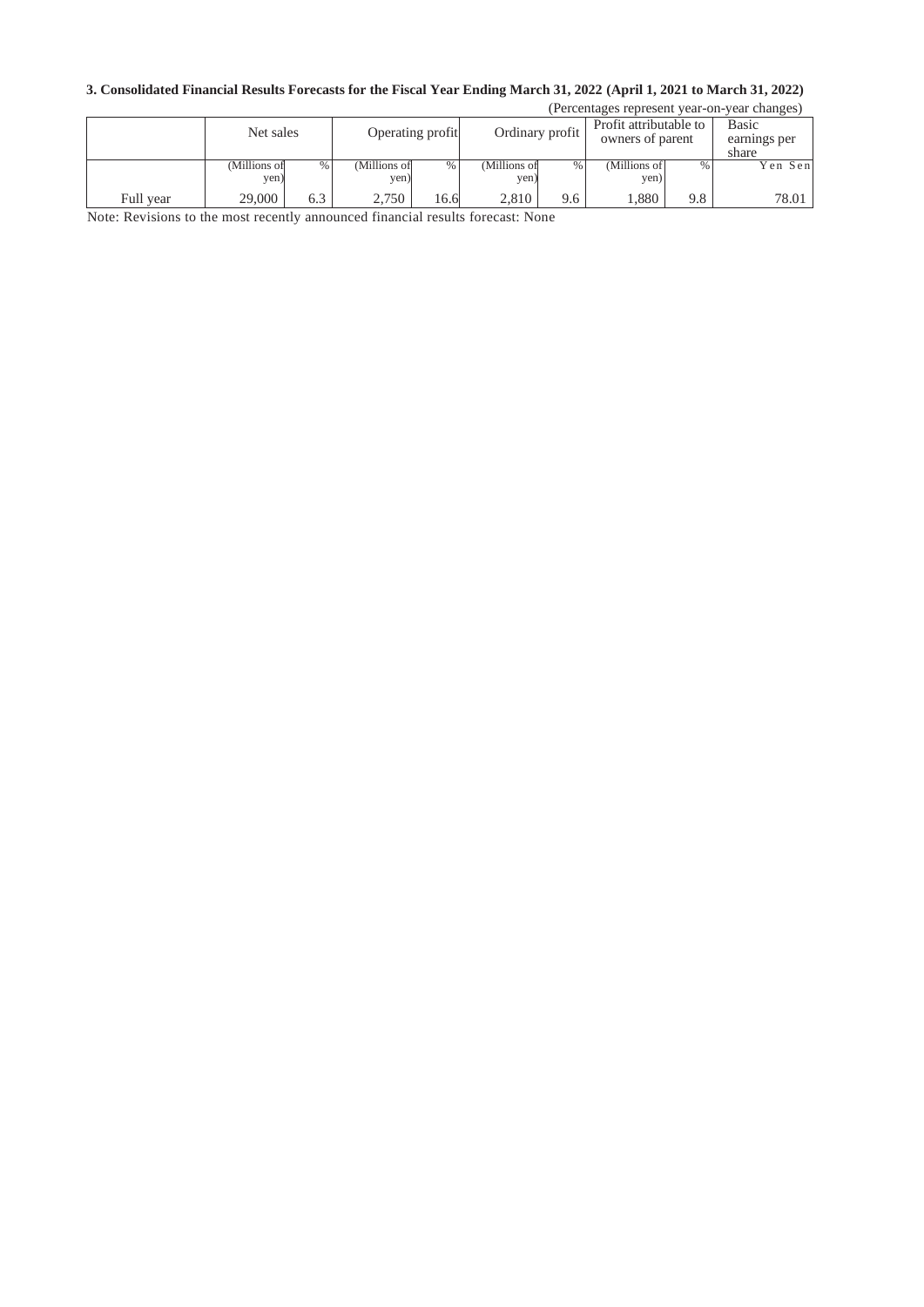#### Notes

(1) Changes in significant subsidiaries during the consolidated cumulative quarter :

None (Changes in specified subsidiaries resulting from changes in the scope of

consolidation)

New: — (company name(s)) Excluded: — (company name(s))

(2) Application of special accounting methods for presenting quarterly consolidated financial statements : Yes

Note: For details, please refer to "(3) Notes on the Quarterly Consolidated Financial Statements" under "2. Quarterly Consolidated Financial Statements and Primary Notes" on Page 9 of the appendix.

(3) Changes in accounting policies and accounting-based estimates, and restatements

a. Changes in accounting policies due to revisions in accounting standards, etc. : Yes

| b. Changes in accounting policies other than a. above | : None |
|-------------------------------------------------------|--------|
| c. Changes in accounting-based estimates              | : None |
| d. Restatements                                       | : None |

Note: For details, please refer to "(3) Notes on the Quarterly Consolidated Financial Statements (Changes in Accounting Policies)" under "2. Quarterly Consolidated Financial Statements and Primary Notes" on Page 9 of the appendix.

(4) Number of shares outstanding (common stock) (Shares)

a. Number of shares outstanding at the end of period (including treasury stock)

b. Number of treasury shares at the end of period

c. Average number of shares during the period (cumulative for the quarter)

| As of December 31,<br>2021 | 25,113,600   | As of March 31.<br>2021    | 25,113,600 |
|----------------------------|--------------|----------------------------|------------|
| As of December 31,<br>2021 | 1,000,159    | As of March 31.<br>2021    | 1,015,111  |
| As of December 31,<br>2021 | 24, 107, 418 | As of December 31,<br>2020 | 24,098,532 |

Note: The number of treasury shares at the end of period includes the Company's shares (376,200 shares as of December 31, 2021; 391,200 shares as of March 31, 2021) held by Custody Bank of Japan, Ltd. (Trust Account E) as trust assets in a Board Benefit Trust (BBT) and an Employee Stock Ownership Plan (J-ESOP). In addition, the Company's shares held by Custody Bank of Japan, Ltd. (Trust Account E) are included in the treasury shares deducted from the calculation of the average number of shares during the period (as of December 31, 2021: 382,255 shares; as of December 31, 2020: 391,200 shares).

\*The quarterly consolidated financial report is exempt from quarterly reviews by certified public accountants or audit firms.

\*Explanation about the proper use of financial results forecasts and other noteworthy items

The report contains statements about the future such as forecasts for financial results that are based on information available to the Company at the time of disclosure and certain assumptions the Company believes to be reasonable. The Company gives no assurance that these statements will prove to be accurate. Actual results may differ significantly from these forecasts due to various factors. For matters related to the abovementioned forecasts, please refer to

"(3) Explanation about Information on Projections Including Consolidated Forecasts" on Page 4 of the appendix.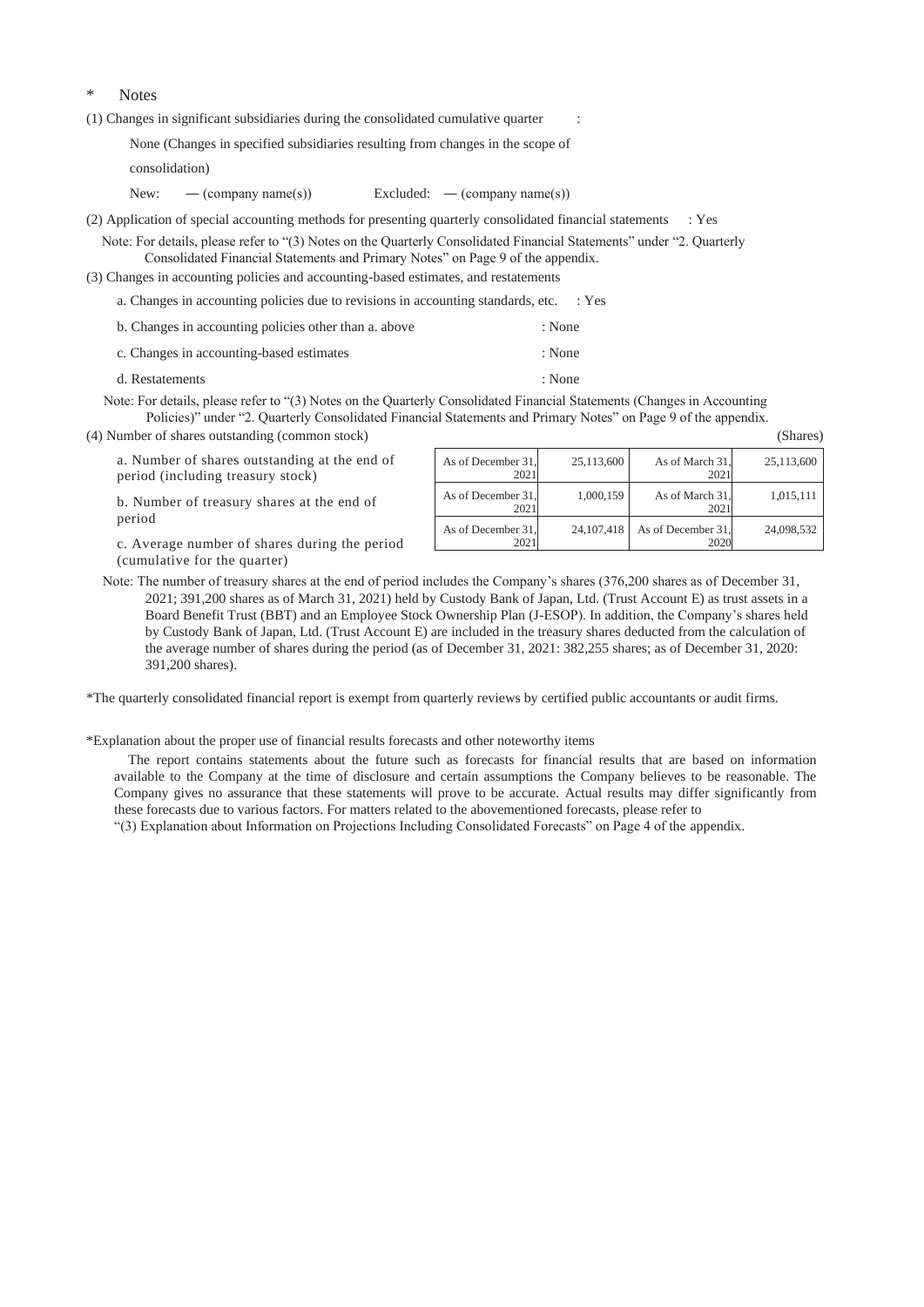# ○**Table of Contents - Appendix**

| (3) Explanation about Information on Projections Including Consolidated Forecasts 4        |  |
|--------------------------------------------------------------------------------------------|--|
|                                                                                            |  |
|                                                                                            |  |
| (2) Quarterly Consolidated Statement of Income and Quarterly Consolidated Statement of     |  |
|                                                                                            |  |
|                                                                                            |  |
|                                                                                            |  |
| (Application of Special Accounting Methods for Presenting Quarterly Consolidated Financial |  |
|                                                                                            |  |
|                                                                                            |  |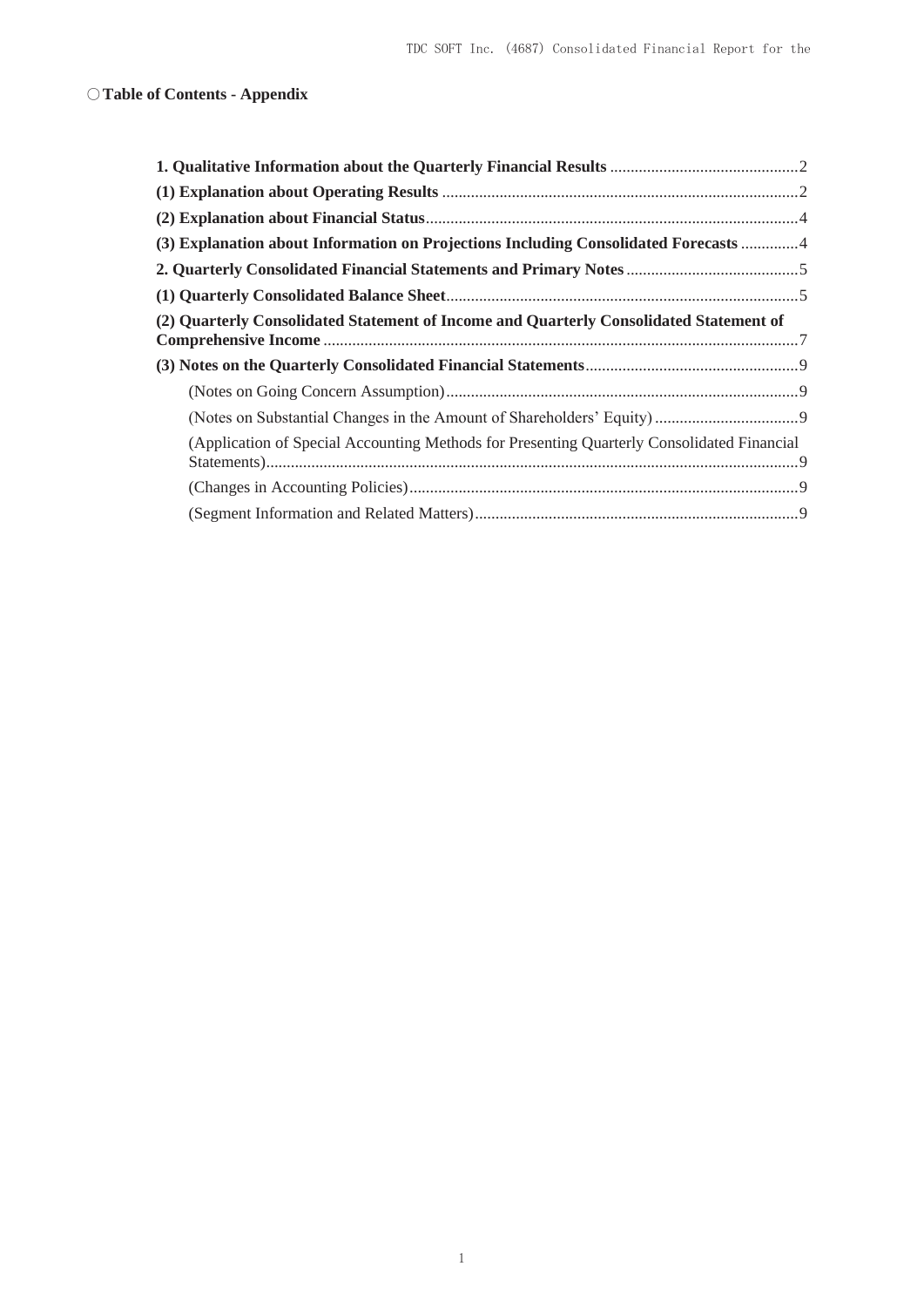#### **1. Qualitative Information about the Quarterly Financial Results**

### **(1) Explanation about Operating Results**

During this consolidated cumulative third quarter (April 1, 2021 – December 31, 2021), Japan's economy still continued to face tough times due to the widening impacts of the COVID-19 pandemic, which has significantly affected consumer spending and economic activities.

In the information services industry, while the demand for developing and enhancing the telecommuting environment since last year has come full circle, corporate ICT investment, which had been continually suppressed, has resumed, and demand related in particular to digital transformation ("DX") for strengthening businesses and promoting transformation has been increasing.

In this climate, the TDC SOFT Group aims to become a next-generation system integrator as stated in its medium-term management plan "Shift to the Smart SI" for the period between April 2019 and March 2022. Our vision is to evolve into a next-generation system integration ("SI") business geared toward new trends in digital technology based on the potential needs of the market.

To make this vision a reality, we have two Group-wide core strategies.

One is to "create high value-added SI services." We tap into the latest elemental technologies to pursue services designed to meet the needs of customers promoting DX for value creation.

The other is to "support SI model reforms." We use innovative approaches to build infrastructure for high value-added SI services and to develop an SI process designed to ensure high productivity and high quality, and promote initiatives to differentiate ourselves from competitors.

To be more specific, we are focusing on the agile development and information system security businesses that are our strategic priorities. In the agile development business, we offer services for quick management decision-making, consulting services to help with system development, and educational services using the Scaled Agile Framework® ("SAFe®") based on a strengthened alliance with the U.S. company Scaled Agile, Inc. under a gold partner contract. In addition, we have entered into a business partnership agreement with Ricksoft Co., Ltd. to promote the development of services following best practices for business transformation using SAFe®. In the information system security business, we are working to expand our high value-added SI services through the promotion of SI solutions using local 5G in collaboration with closip (company name changed from LTE-X Inc.), the formation of an alliance agreement with Internet Research Institute, Inc. in the field of cyber security, and other efforts.

The Company will welcome in its 60th anniversary in October 2022. In this milestone year, the Company will continue to strive to achieve sustainable growth.

For this consolidated cumulative third quarter, the impact of COVID-19 on our businesses has been limited by efforts to ensure smooth business continuity through thoroughly carrying out countermeasures against infectious diseases and proactively adopting remote working. Consequently, each business field has made solid progress and we achieved an increase in net sales. In terms of profits, growing needs for digitalization have allowed the Group's high value-added SI services to progress more than planned in addition to having the effect of increased revenue. Moreover, due to reduced selling, general, and administrative expenses, the Group has secured increased profits and is promoting proactive investments for further business expansion in the future.

As a result, the Group's business performance for this consolidated cumulative third quarter was as follows: Net sales amounted to ¥22,357 million, up 13.9% year on year; operating profit amounted to ¥2,510 million, up 48.8% year on year; ordinary profit amounted to ¥2,623 million, up 42.1% year on year; and profit attributable to owners of parent amounted to ¥1,782 million, up 43.7% year on year.

The "Accounting Standard for Revenue Recognition" and "Implementation Guidance on Accounting Standard for Revenue Recognition" have been applied from the current fiscal year. For this reason, we use figures based on calculation methods with different standards for year-on-year comparisons. For details, please refer to "(3) Notes on the Quarterly Consolidated Financial Statements (Changes in Accounting Policies)" under "2. Quarterly Consolidated Financial Statements and Primary Notes."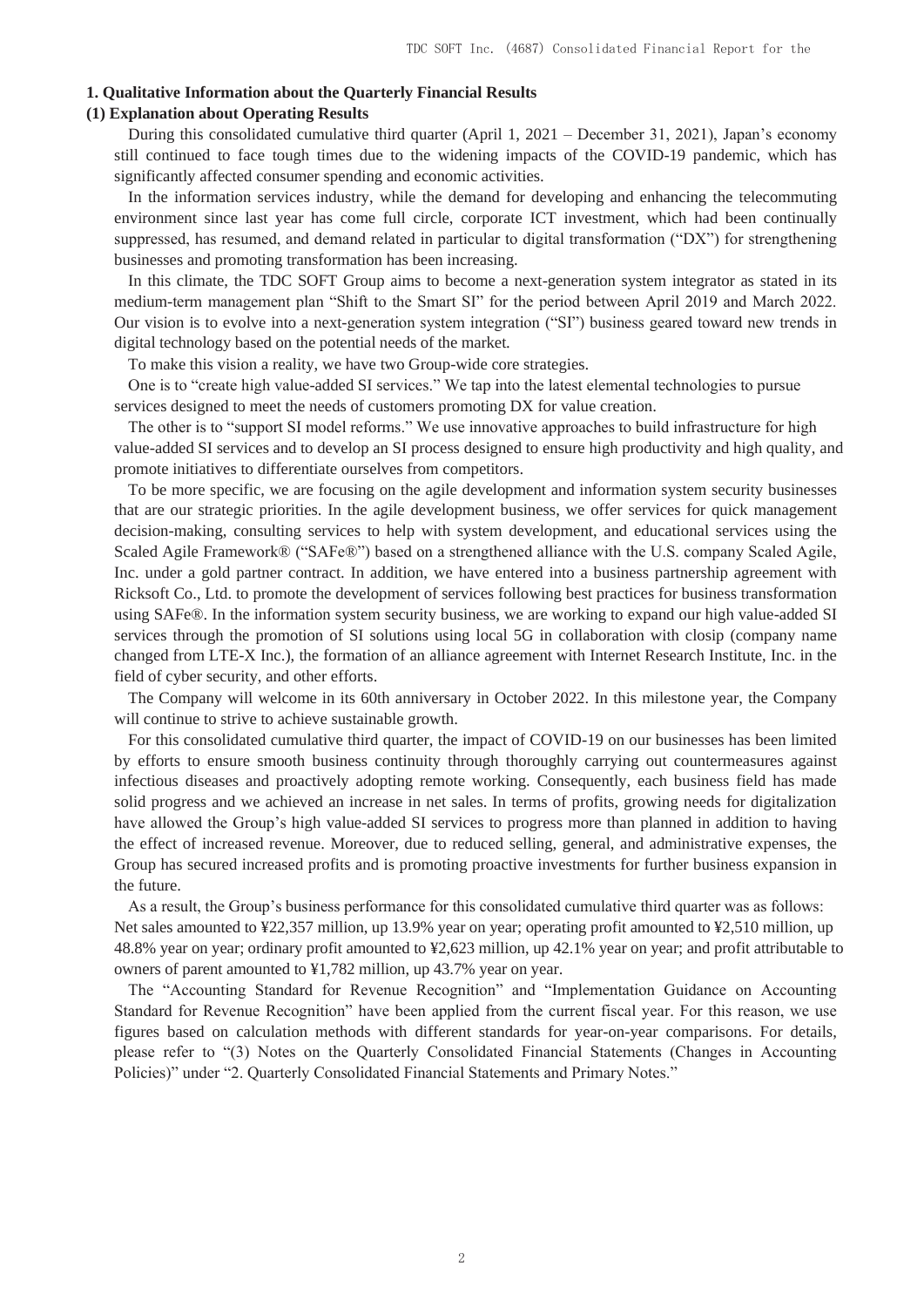#### **Status of activities by field**

<IT consulting and services>

In the IT consulting and services field, we offer services that include developing IT strategies and information system concepts to facilitate customers' DX, technology consulting, and providing educational services about the latest technologies and development methodologies. We also provide our internally developed cloud application services, along with solution services, such as business intelligence (BI)(Note 1)/data warehousing (DWH)(Note 2) and enterprise resource planning (ERP)(Note 3)/customer relationship management (CRM)(Note 4). During this quarter, the Group made solid progress on projects related to IT service management and cloud managed services. As a result, net sales in this field increased 68.8% year on year to ¥2,899 million.

<IT solutions for financial services>

In the field of IT solutions for financial services, we offer integrated IT solutions for the financial sector, including information system concepts, design, development, and maintenance. During this quarter, the Group made solid progress on development projects for credit-related systems. As a result, net sales in this field increased 7.5% year on year to ¥10,360 million.

<IT solutions for public corporations>

In the field of IT solutions for public corporations, we offer integrated IT solutions for the logistics, manufacturing, and service industries as well as the public sector, including information system concepts, design, development, and maintenance. During this fiscal year, the Group made solid progress on development projects for the manufacturing and transportation sectors. As a result, net sales in this field increased 10.4% year on year to ¥6,243 million.

<Platform solutions>

In the field of platform solutions, we offer services that include configuring and developing IT infrastructure, along with helping with its operation, developing network products, and integrating networks. During this quarter, the Group made solid progress on projects to build cloud-related infrastructure. As a result, net sales in this field increased 8.8% year on year to ¥2,854 million.

|                                      |                                       |                    |                                    |              | (Millions of yen)     |  |
|--------------------------------------|---------------------------------------|--------------------|------------------------------------|--------------|-----------------------|--|
| Field                                | 2020                                  | As of December 31, | As of December 31,<br>2021         | Year-on-     |                       |  |
|                                      | Consolidated                          |                    | Consolidated<br>cumulative quarter |              | year                  |  |
|                                      | cumulative quarter<br>Share<br>Amount |                    | Amount                             | <b>Share</b> | percentag<br>e change |  |
| IT consulting and services           | 1,717                                 | 8.7%               | 2,899                              | 13.0%        | $+68.8%$              |  |
| IT solutions for financial services  | 9,636                                 | 49.1%              | 10,360                             | 46.3%        | $+7.5%$               |  |
| IT solutions for public corporations | 5,655                                 | 28.8%              | 6,243                              | 27.9%        | $+10.4%$              |  |
| Platform solutions                   | 2,623                                 | 13.4%              | 2,854                              | 12.8%        | $+8.8%$               |  |
| Total                                | 19,633                                | 100.0%             | 22,357                             | 100.0%       | $+13.9%$              |  |

The TDC SOFT Group has been reviewing its business fields since the consolidated cumulative first quarter of the year, taking account the future direction of its businesses. When we make a year-over-year comparison, we apply the figure from the same period last year to the updated business field.

Notes: 1. BI: Business intelligence. A process for analyzing a company's internal information to harness it in business management.

2 DWH: Data warehouse. An integrated database that collects necessary data from multiple systems, including core systems, to sort the data by objective and accumulate it chronologically for data analysis and decision-making. 3 ERP: Enterprise resource planning. A core information system. 4. CRM: Customer relationship management. A customer management system.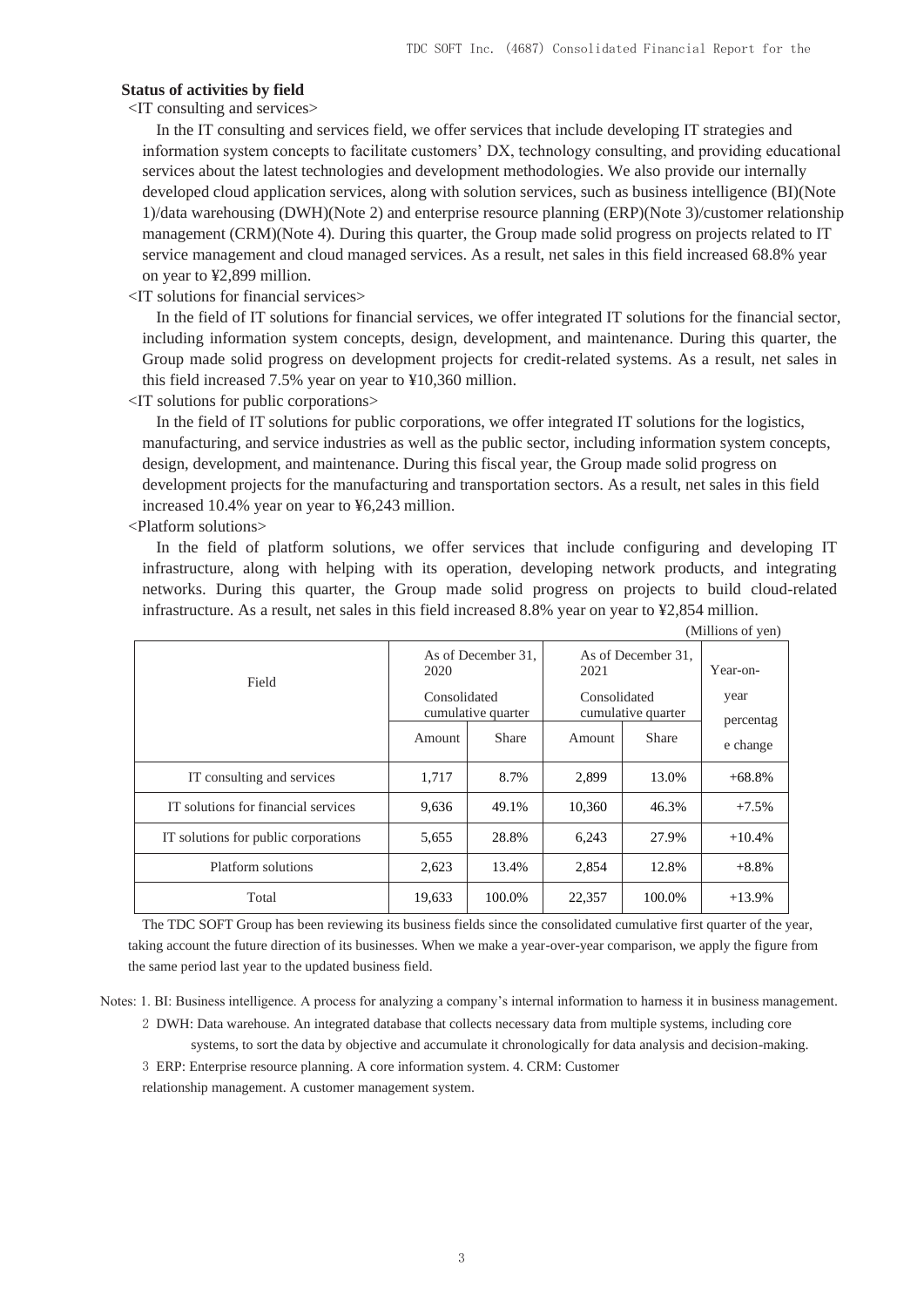### **(2) Explanation about Financial Status**

State of assets, liabilities, and net assets

Total assets at the end of this consolidated accounting third quarter increased by ¥1,178 million from the end of the previous fiscal year to ¥19,831 million.

Current assets increased by ¥1,103 million from the end of the previous fiscal year to  $\frac{1}{2}$  16,184 million. This is mainly due to increases of  $\frac{1}{2}$ ,283 million in cash and deposits and ¥209 million in work in process, despite a decrease of ¥377 million in notes and accounts receivable - trade, and contract assets.

Non-current assets increased by ¥75 million from the end of the previous fiscal year to ¥3,646 million. This is mainly due to an increase of ¥84 million in investment securities, despite a decrease of ¥20 million in deferred tax assets.

Current liabilities decreased by ¥79 million from the end of the previous fiscal year to ¥4,677 million. This is mainly due to a decrease of ¥775 million in accrued expenses, despite increases of ¥520 million in short-term borrowings and deposits included in other of ¥228 million.

Non-current liabilities increased by ¥9 million from the end of the previous fiscal year to ¥241 million. This is mainly due to increases of ¥3 million in provision for share -based remuneration for directors (and other officers) and of ¥7 million in provision for share -based remuneration for employees.

Current assets increased by  $\frac{1}{249}$  million from the end of the previous fiscal year to  $\frac{1}{4913}$ million. This is mainly due to increases of ¥1,207 million in retained earnings and of ¥32 million in valuation difference on available-for-sale securities.

#### **(3) Explanation about Information on Projections Including Consolidated Forecasts**

In light of recent performance trends, we have revised our full-year financial results forecast for the fiscal year ending March 31, 2022, which was announced on May 11, 2021. For details, please see the "Notice Regarding Revisions to Financial Results Forecasts and Dividend Forecast" published on September 28, 2021.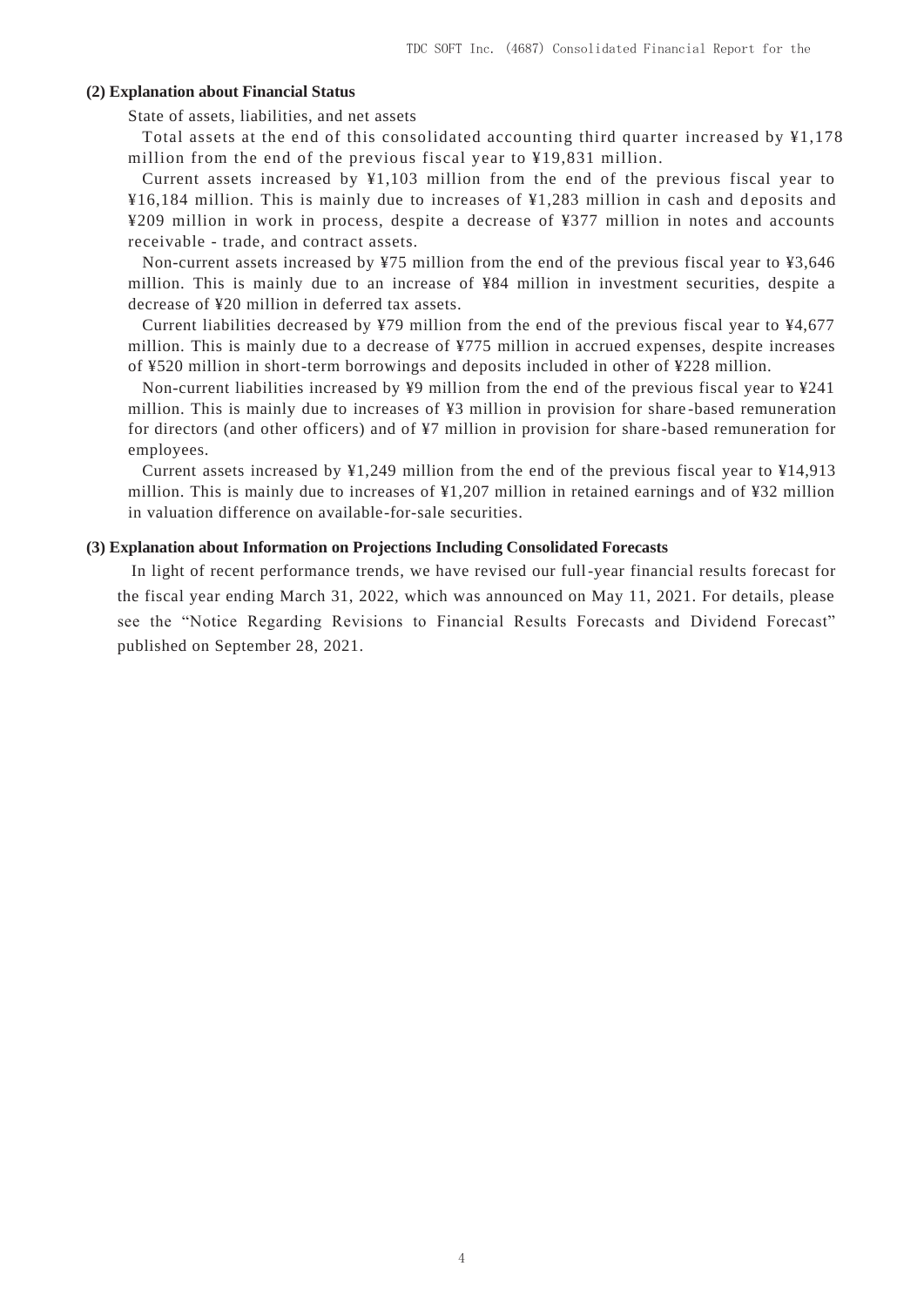# **2. Quarterly Consolidated Financial Statements and Primary Notes**

# **(1) Quarterly Consolidated Balance Sheet**

|                                                                              |                                       | (Thousands of yen)                                        |
|------------------------------------------------------------------------------|---------------------------------------|-----------------------------------------------------------|
|                                                                              | Fiscal 2020 (as of<br>March 31, 2021) | Third Quarter of Fiscal 2021<br>(as of December 31, 2021) |
| Assets                                                                       |                                       |                                                           |
| Current assets:                                                              |                                       |                                                           |
| Cash and deposits                                                            | 10,077,199                            | 11,361,079                                                |
| Notes and accounts receivable - trade                                        | 4,717,813                             |                                                           |
| Notes and accounts receivable - trade, and contract<br>assets                |                                       | 4,340,020                                                 |
| Work in process                                                              | 108,616                               | 317,924                                                   |
| Other                                                                        | 178,097                               | 165,905                                                   |
| Total current assets                                                         | 15,081,727                            | 16,184,930                                                |
| Non-current assets:                                                          |                                       |                                                           |
| Property, plant and equipment                                                | 159,225                               | 192,215                                                   |
| Intangible fixed assets                                                      | 52,733                                | 16,042                                                    |
| Investments and other assets:                                                |                                       |                                                           |
| Investment securities                                                        | 2,391,518                             | 2,476,159                                                 |
| Shares of subsidiaries and associates                                        | 300,000                               | 300,000                                                   |
| Deferred tax assets                                                          | 196,122                               | 175,870                                                   |
| Guarantee deposits                                                           | 427,745                               | 445,227                                                   |
| Other                                                                        | 43,607                                | 41,052                                                    |
| Total investments and other assets                                           | 3,358,995                             | 3,438,310                                                 |
| Total non-current assets                                                     | 3,570,954                             | 3,646,568                                                 |
| Total assets                                                                 | 18,652,681                            | 19,831,498                                                |
| Liabilities                                                                  |                                       |                                                           |
| Current liabilities:                                                         |                                       |                                                           |
| Accounts payable - trade                                                     | 1,003,764                             | 1,178,730                                                 |
| Short-term borrowings                                                        | 430,000                               | 950,000                                                   |
| Accounts payable - other                                                     | 145,811                               | 347,213                                                   |
| Accrued expenses                                                             | 1,827,566                             | 1,051,675                                                 |
| Income taxes payable                                                         | 656,489                               | 424,546                                                   |
| Accrued consumption taxes                                                    | 449,677                               | 288,692                                                   |
| Provision for bonuses for directors (and other                               | 115,900                               | 75,450                                                    |
| officers)                                                                    |                                       |                                                           |
| Other                                                                        | 128,104                               | 361,081                                                   |
| <b>Total current liabilities</b>                                             | 4,757,312                             | 4,677,389                                                 |
| Non-current liabilities:                                                     |                                       |                                                           |
| Provision for share-based remuneration for<br>employees                      | 56,988                                | 64,957                                                    |
| Provision for share-based remuneration for<br>directors (and other officers) | 68,816                                | 72,358                                                    |
| Asset retirement obligations                                                 | 64,254                                | 64,810                                                    |
| Other                                                                        | 41,699                                | 38,914                                                    |
| Total non-current liabilities                                                | 231,757                               | 241,039                                                   |
| <b>Total liabilities</b>                                                     | 4,989,070                             | 4,918,429                                                 |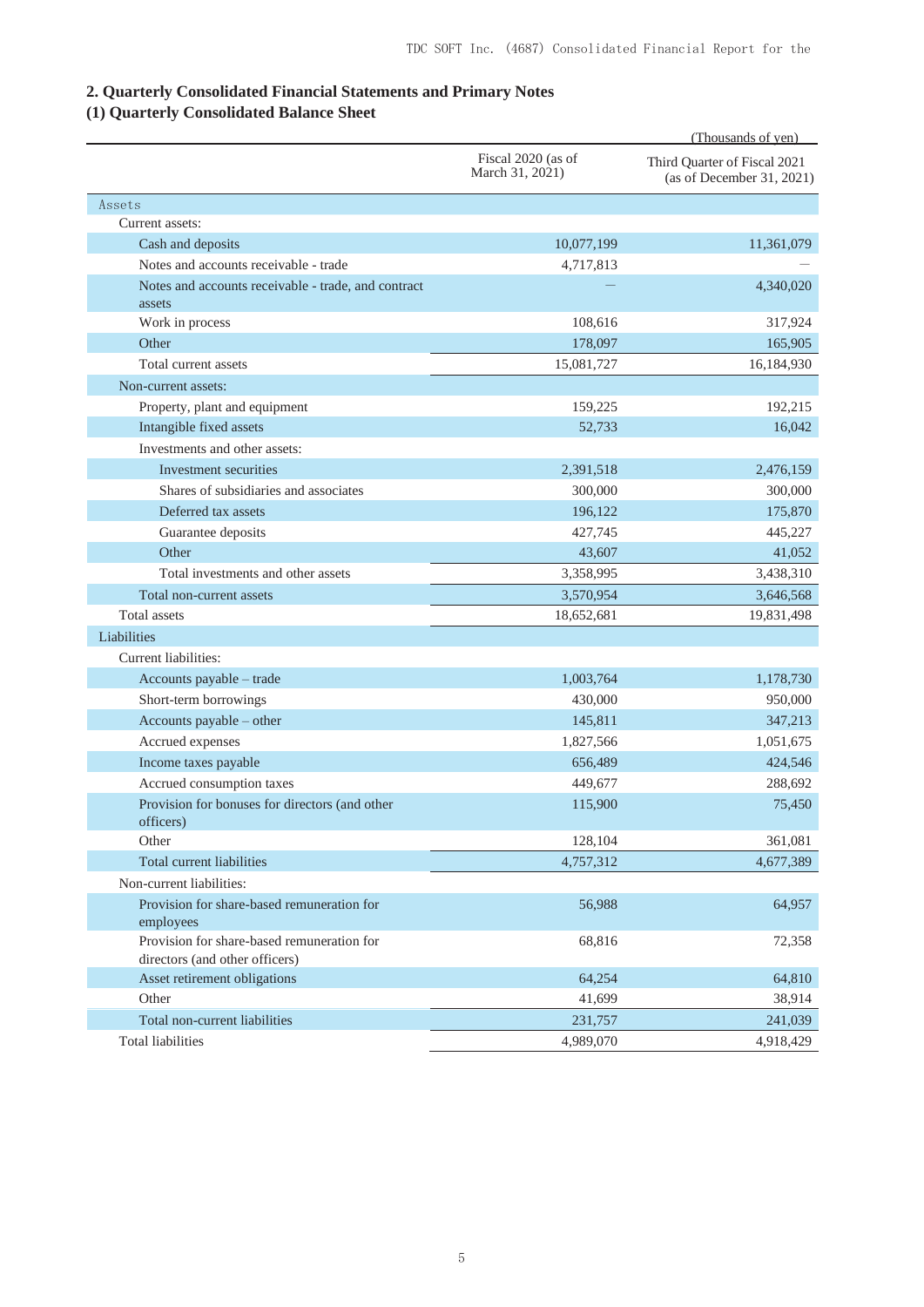|                                                       |                                       | (Thousands of yen)                                        |
|-------------------------------------------------------|---------------------------------------|-----------------------------------------------------------|
|                                                       | Fiscal 2020<br>(as of March 31, 2021) | Third Quarter of Fiscal 2021<br>(as of December 31, 2021) |
| Net assets                                            |                                       |                                                           |
| Shareholders' equity:                                 |                                       |                                                           |
| Share capital                                         | 970,400                               | 970,400                                                   |
| Capital surplus                                       | 986,256                               | 986,256                                                   |
| Retained earnings                                     | 11,062,053                            | 12,269,406                                                |
| Treasury shares                                       | (383, 744)                            | (374, 322)                                                |
| Total shareholders' equity                            | 12,634,965                            | 13,851,740                                                |
| Accumulated other comprehensive income:               |                                       |                                                           |
| Valuation difference on available-for-sale securities | 1,028,645                             | 1,061,328                                                 |
| Total accumulated other comprehensive income          | 1,028,645                             | 1,061,328                                                 |
| Total net assets                                      | 13,663,611                            | 14,913,068                                                |
| Total liabilities and net assets                      | 18,652,681                            | 19,831,498                                                |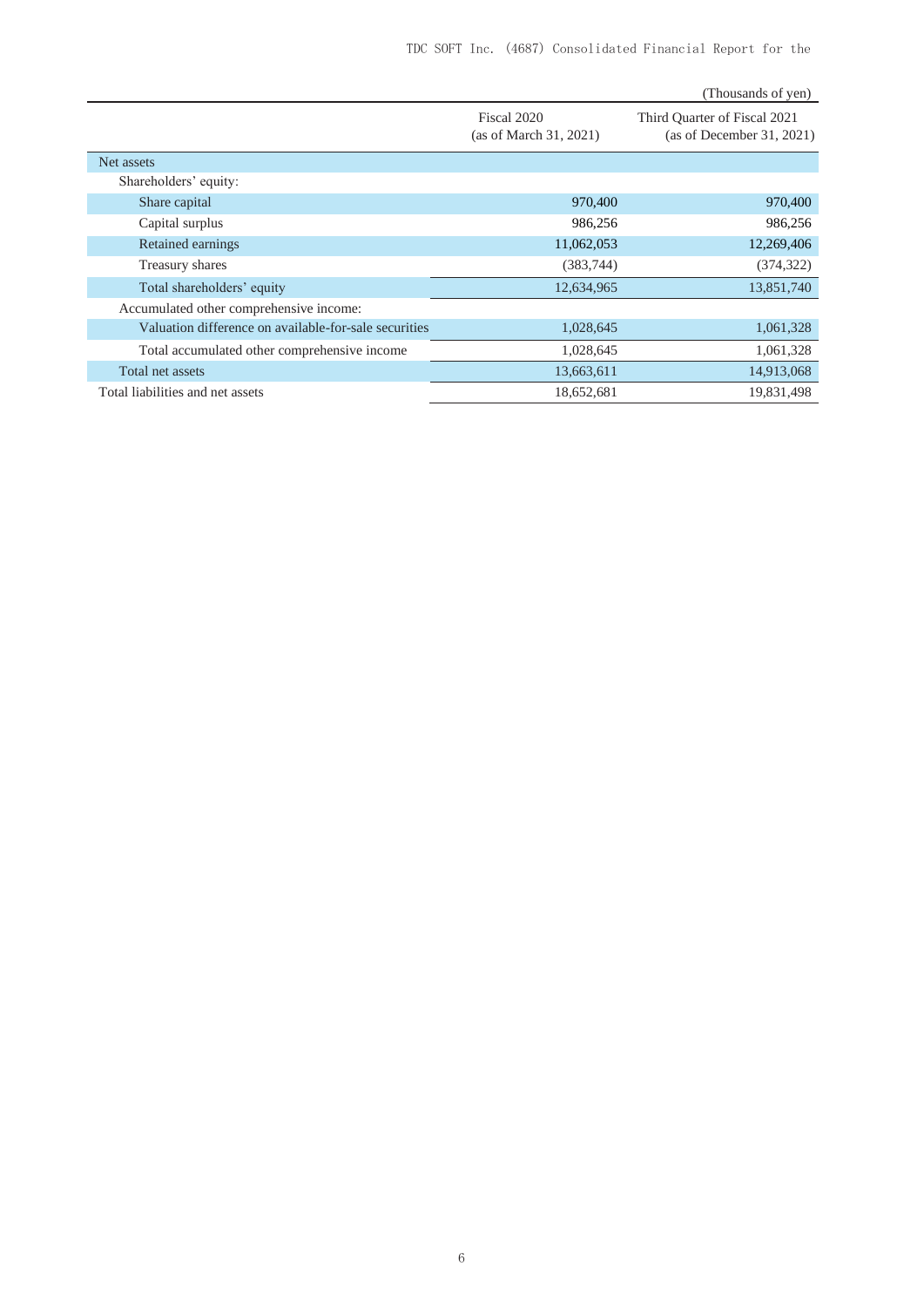## **(2) Quarterly Consolidated Statement of Income and Quarterly Consolidated Statement of Comprehensive Income**

### **Quarterly Consolidated Statement of Income**

**Consolidated Cumulative Third Quarter**

|                                                   |                                                                                                          | (Thousands of yen)                                                                                      |
|---------------------------------------------------|----------------------------------------------------------------------------------------------------------|---------------------------------------------------------------------------------------------------------|
|                                                   | Consolidated Cumulative<br>Third Ouarter of Fiscal<br>2020 (from April 1, 2020)<br>to December 31, 2020) | Consolidated Cumulative<br>Third Ouarter of Fiscal<br>2021 (from April 1, 2021<br>to December 31, 2021) |
| Net sales                                         | 19,633,336                                                                                               | 22,357,711                                                                                              |
| Cost of sales                                     | 15,660,393                                                                                               | 17,576,732                                                                                              |
| Gross profit                                      | 3,972,943                                                                                                | 4,780,978                                                                                               |
| Selling, general and administrative expenses      | 2,285,988                                                                                                | 2,270,464                                                                                               |
| Operating profit                                  | 1,686,954                                                                                                | 2,510,514                                                                                               |
| Non-operating income:                             |                                                                                                          |                                                                                                         |
| Interest income                                   | 213                                                                                                      | 172                                                                                                     |
| Dividend income                                   | 56,150                                                                                                   | 61,041                                                                                                  |
| Subsidy income                                    | 28,659                                                                                                   | 17,716                                                                                                  |
| Gain on investments in partnerships               | 62,488                                                                                                   | 26,903                                                                                                  |
| Gain on sales of investment securities            | 5,250                                                                                                    |                                                                                                         |
| Other                                             | 8,621                                                                                                    | 9,670                                                                                                   |
| Total non-operating income                        | 161,383                                                                                                  | 115,504                                                                                                 |
| Non-operating expenses:                           |                                                                                                          |                                                                                                         |
| Interest expenses                                 | 2,504                                                                                                    | 2,615                                                                                                   |
| Other                                             | $\mathbf{0}$                                                                                             | $\Omega$                                                                                                |
| Total non-operating expenses                      | 2,504                                                                                                    | 2,615                                                                                                   |
| Ordinary profit                                   | 1,845,833                                                                                                | 2,623,403                                                                                               |
| Profit before income taxes                        | 1,845,833                                                                                                | 2,623,403                                                                                               |
| Income taxes                                      | 605,577                                                                                                  | 840,820                                                                                                 |
| Profit                                            | 1,240,255                                                                                                | 1,782,583                                                                                               |
| Profit attributable to non-controlling interests  |                                                                                                          |                                                                                                         |
| Quarterly profit attributable to owners of parent | 1.240.255                                                                                                | 1.782.583                                                                                               |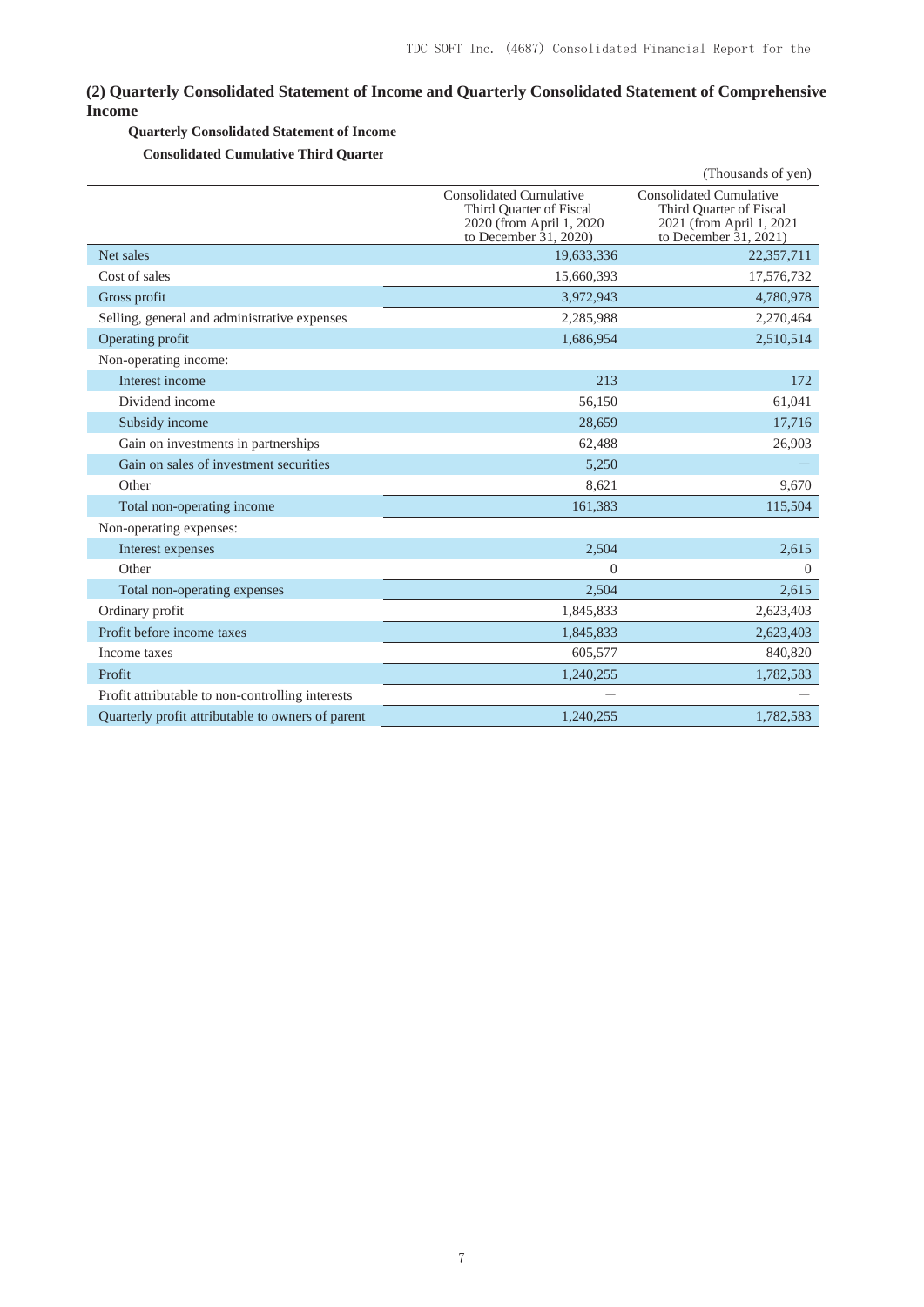#### **Quarterly Consolidated Statement of Comprehensive Income Consolidated Cumulative Third Quarter**

|                                                                   |                                                                                                                 | (Thousands of yen)                                                                                       |
|-------------------------------------------------------------------|-----------------------------------------------------------------------------------------------------------------|----------------------------------------------------------------------------------------------------------|
|                                                                   | <b>Consolidated Cumulative</b><br>Third Quarter of Fiscal<br>2020 (from April 1, 2020)<br>to December 31, 2020) | Consolidated Cumulative<br>Third Quarter of Fiscal<br>2021 (from April 1, 2021)<br>to December 31, 2021) |
| Profit                                                            | 1,240,255                                                                                                       | 1,782,583                                                                                                |
| Other comprehensive income:                                       |                                                                                                                 |                                                                                                          |
| Valuation difference on available-for-sale<br>securities          | 441,193                                                                                                         | 32,682                                                                                                   |
| Total other comprehensive income                                  | 441,193                                                                                                         | 32,682                                                                                                   |
| Quarterly comprehensive income                                    | 1,681,448                                                                                                       | 1,815,265                                                                                                |
| attributable to:                                                  |                                                                                                                 |                                                                                                          |
| Comprehensive income attributable to                              | 1,681,448                                                                                                       | 1,815,265                                                                                                |
| owners of parent                                                  |                                                                                                                 |                                                                                                          |
| Comprehensive income attributable to<br>non-controlling interests |                                                                                                                 |                                                                                                          |

8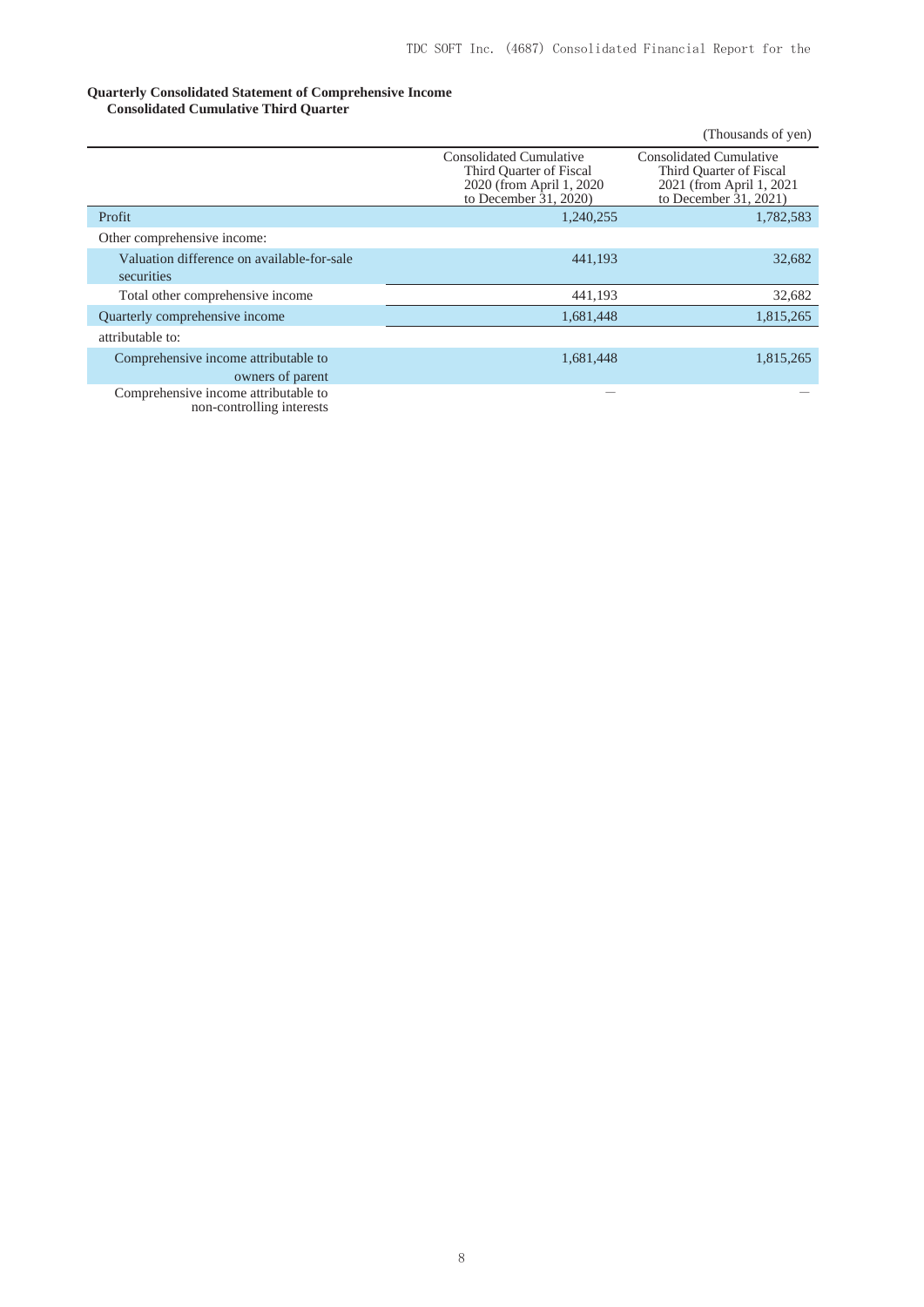### **(3) Notes on the Quarterly Consolidated Financial Statements**

(Notes on Going Concern

Assumption) Not applicable.

(Notes on Substantial Changes in the Amount of Shareholders' Equity) Not applicable.

(Application of Special Accounting Methods for Presenting Quarterly Consolidated Financial Statements) Calculation of tax expenses

To calculate tax expenses, we reasonably estimate the effective tax rate after tax effect accounting is applied to profit for the period before taxes for the consolidated fiscal year that includes this consolidated cumulative third quarter, and multiply profit for the quarter before taxes by the estimated effective tax rate.

#### (Changes in Accounting Policies)

(Application of the Accounting Standard for Revenue Recognition)

We have applied the "Accounting Standard for Revenue Recognition" (ASBJ Statement No. 29, March 31, 2020) and the "Implementation Guidance on Accounting Standard for Revenue Recognition" (ASBJ Guidance No. 30, March 26, 2021) (hereinafter referred to as the "Accounting Standard for Revenue Recognition, etc.") from the start of the first quarter of fiscal 2021. This recognizes promised goods or services as revenue at the amount expected to be received upon exchange of said goods or services at the point of time that the control of said goods or services is transferred to the customer. As a result, for contracts to which the completion standards had been applied and in which performance obligation is satisfied over a fixed period of time, we have changed the method to one that estimates progress according to satisfaction of performance obligation and that recognizes revenue based on said progress over a fixed period of time. The application of the Accounting Standard for Revenue Recognition, etc. is subject to the transitional treatment provided for in the proviso to paragraph 84 of the Accounting Standard for Revenue Recognition. The cumulative amount of financial impact in the case of retroactively applying the new accounting policy to periods prior to the start of the first quarter of fiscal 2021 was added to or subtracted from the retained earnings at the start of the first quarter of fiscal 2021, and thus the new accounting policy has been applied from this opening balance. However, the new accounting policy has not been retroactively applied to contracts to which the method prescribed in paragraph 86 of the Accounting Standard for Revenue Recognition is applied, and for which the amounts of almost all earnings were recognized in accordance with the previous transactional treatment prior to the start of the first quarter of fiscal 2021.

As a result, net sales increased by ¥414 million for the consolidated cumulative third quarter, cost of sales increased by ¥315 million, and operating profit, ordinary profit, and profit before income taxes each increased by ¥99 million. In addition, the opening balance of retained earnings increased by ¥12 million. Following the application of the Accounting Standard for Revenue Recognition, etc., "notes and accounts receivable - trade" shown under "current assets" in the consolidated balance sheet for the previous fiscal year has been included in "notes and accounts receivable - trade, and contract assets" in the consolidated balance sheet for the previous fiscal year from the first quarter of fiscal 2021. No reclassification has been carried out for the previous fiscal year due to the new classification method in accordance with the transitional treatment prescribed in paragraph 89-2 of the Accounting Standard for Revenue Recognition. In addition, no information is disclosed regarding the disaggregation of revenue produced from contracts with customers pertaining to the consolidated cumulative third quarter of fiscal 2020 in accordance with the transitional treatment prescribed in paragraph 28-15 of the Accounting Standard for Quarterly Financial Statement (ASBJ Statement No. 12, March 31, 2020).

### (Segment Information and Related Matters)

Consolidated Cumulative Third Quarter of Fiscal 2021 (from April 1, 2021 to December 31, 2021)

The TDC SOFT Group runs an information system development business that integrates the sale of information system products with system development services spanning the whole process from development to operation and maintenance. The Group is thus classified into the single segment of